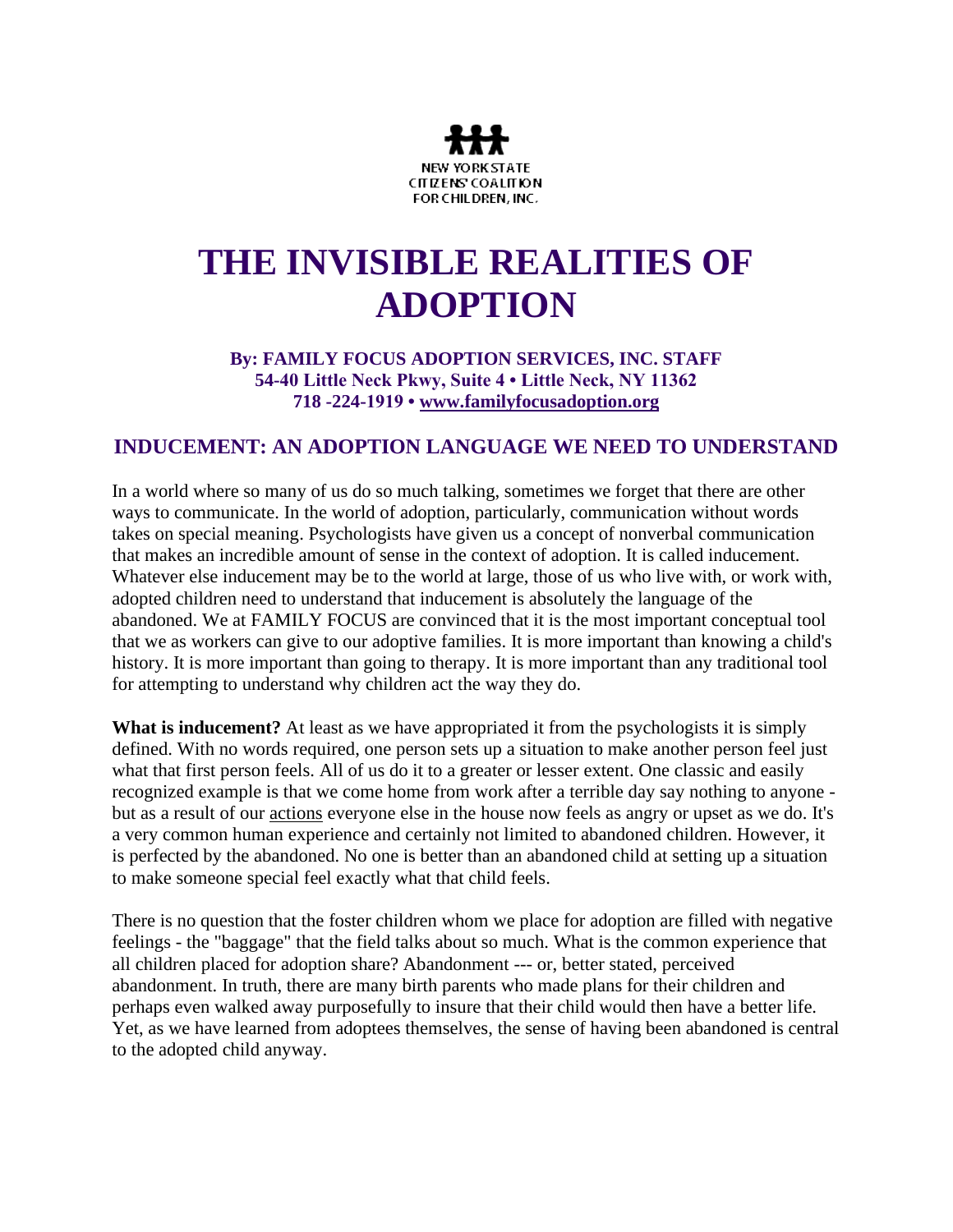**What is abandonment?** It is the most awful horrible experience that any human being can know. In fact, there are actually no words in our language to truly describe it. Then too, when are adopted children abandoned? Usually preverbally, at a very young age, which adds to the sense that there are no words to adequately describe their feelings.

We can, however, make a strong list of some of the emotions that feeling abandoned engenders. How does an abandoned person feel? Isolated, guilty, lost, filled with profound sorrow, enraged, worthless, hopeless, helpless, and the biggest of them all, crazy. This, too, we learned from adoptees. Unfortunately, it makes a great deal of sense - if one defines crazy as feeling that one's inner self is totally "out of sync" with the outside world. Think of a child moving to a new home: feeling sorrow when everyone else is happy; feeling anxious when everyone is saying "Don't worry;" feeling lost when everyone else is saying how lucky he or she is to be there.

Then add the intensity that is an integral part of inducement. A child who feels abandoned feels intensely alone; intensely angry; intensely sad; intensely mad; and intensely crazy. Intensity is one of the qualities of all inducement. The other quality is that all of the feelings that a child shares in this nonverbal way are negative. Anyone working in the field with people who have adopted has surely heard adoptive parents complaining that they are feeling intense negative feelings as a result of what their children are doing. In fact, parents who call an agency, or a friend, or a therapist, often use the same words that describes an abandoned child's feelings: "I feel so hopeless." "I have never felt such rage before." "I just feel so sad." "This child is making me crazy." That is the solid proof that inducement is going on.

In short, the difference between general inducement, the nonverbal communication technique used by the rest of the world, and the inducement done by adopted children, is that the feelings that the children induce in their adoptive parents are specifically the horrible feelings of abandonment, carried deeply inside the children for long periods of time, until they feel safe enough to communicate them. Certainly the field has long recognized that foster children keep their deepest feelings buried deep inside. If they were to communicate them to their foster parents, in the nonverbal way that children most often communicate, it would be an explosion and it would result in the children being removed from the foster home and probably institutionalized. We know that foster children have developed a thick skin, as part of their coping mechanisms for surviving in foster care, knowing that they don't have a permanent family of their own. Part of these foster care survival skills involve keeping those negative feelings deeply buried.

**What makes a child finally open up and start to communicate those horrible deeply buried feelings?** We believe that it is the sense of being safe, and having a forever family, that comes with a good adoptive placement. If that is so, then a child's communication of deeply buried feelings is absolutely a good thing. Communication is certainly good, and part of healthy family life. It is proof that an adoption is a success, that a child has accepted that his or her adoptive parents are "real" parents --- because it is to one's real parents that a child will want to communicate and finally start to get rid of that lifetime of negative feelings. Yet, how does that success often look? Very bad. How does it feel? Very bad. How does the outside world see a child who is acting out (which is the way that children communicate)? As an out of control child; as a child who doesn't want to live there any more; as a family in bad shape.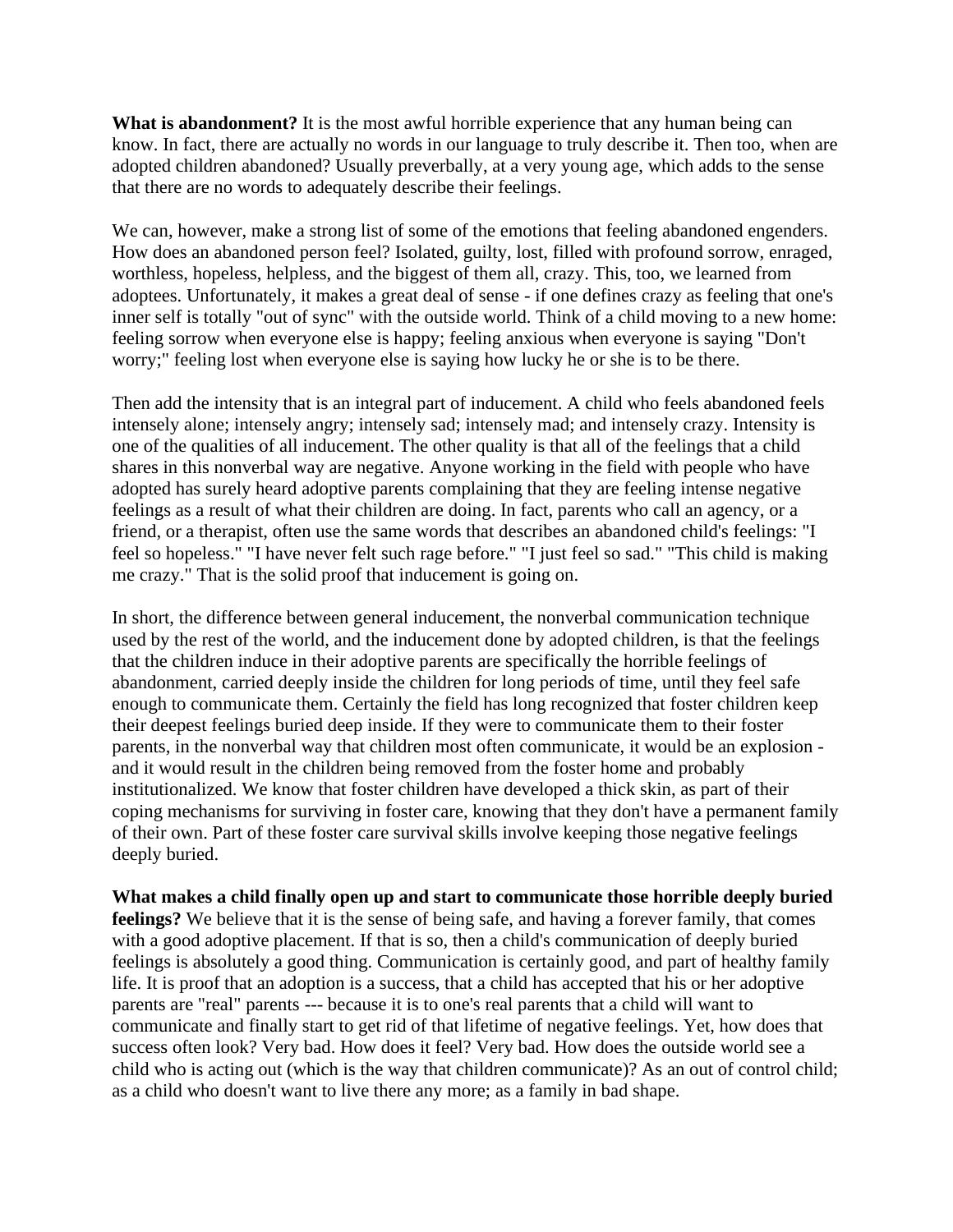**What is FAMILY FOCUS saying?** If communication is good - and if a child communicates by acting out - then what looks bad, and feels bad, is really good.....what looks like a failing adoption is really a strong and successful adoption. (Child Protective Services workers must take note here. They are called in when children are acting out, and they too could misperceive these special dynamics of a solid adoption as a family in dysfunction or distress.)

**What then is the purpose of the inducement?** Is it only for the children to communicate how they feel to their parents? No. That is a part - but, like all unconsciously motivated behavior, it has more than one purpose. Its biggest purpose is a child's cry for help to the parents. The children induce these terribly painful feelings inside the adults - (although it is perhaps only actually some small fraction of what the children feel) and then they sit back (unconsciously) and watch what the parents do with what are now THEIR feelings. If the adult can't handle such terrible feelings without rejecting the child, or doing something else negative, then what chance does the child have to handle those same feelings?

At those critical moments in a placement, when a child has opened up and begun to heal by communicating some horrible feelings (without even being aware of what is happening) and letting a parent feel them, what is the worst thing that a parent can do? Blame the child. A parent holding a child accountable for his or her behavior makes that child feel safe. Blaming the child for how the parent feels even has a kernel of truth to it. The child is doing the acting out that he or she does purposefully. It is deliberate - although most times, but not always, unconsciously. However, looking at what psychology teaches us, nobody but the individual is responsible for his or her feelings, and what is done with them. The parent who understands that there is good communication going on will then practically deal with the acting out behavior, and respect the inducement for its tremendous value.

If, as sometimes happens, the adoptive parent, or the worker, or the therapist, or the school, or Child Protective Services, use the acting out on the part of the children, the inducementmotivated behavior on the part of the children, to decide that the adoption is a failure, then they are doing exactly the wrong thing at exactly the wrong time. Not only are they feeding the confusion and feeling of craziness already within a child, but they are breaking up a solid family.

There are two points that must be emphasized in helping to understand inducement. First of all, in order for a child to act out sufficiently to communicate negative feelings to adoptive parents, that child may have to do some pretty terrible things. Children are masters at understanding how to push buttons. One family may react terribly to a child hurting a family pet. Another family may react equally terribly to a child eating leftovers out of the refrigerator without leaving any for anyone else. The children have a strong unconscious sense of how to engender those feelings. Second of all, and more surprising to the field, inducement is a dynamic that enters an adoptive family even if that family was a child's foster family for a dozen years. It is only when a child believes that he or she is finally going to be adopted, and will finally have a real family, that the inducement begins. Most children just in foster care won't communicate those feelings, and most foster families are not trained, or warned, that becoming your child's adoptive parent changes the entire dynamic in the foster home.